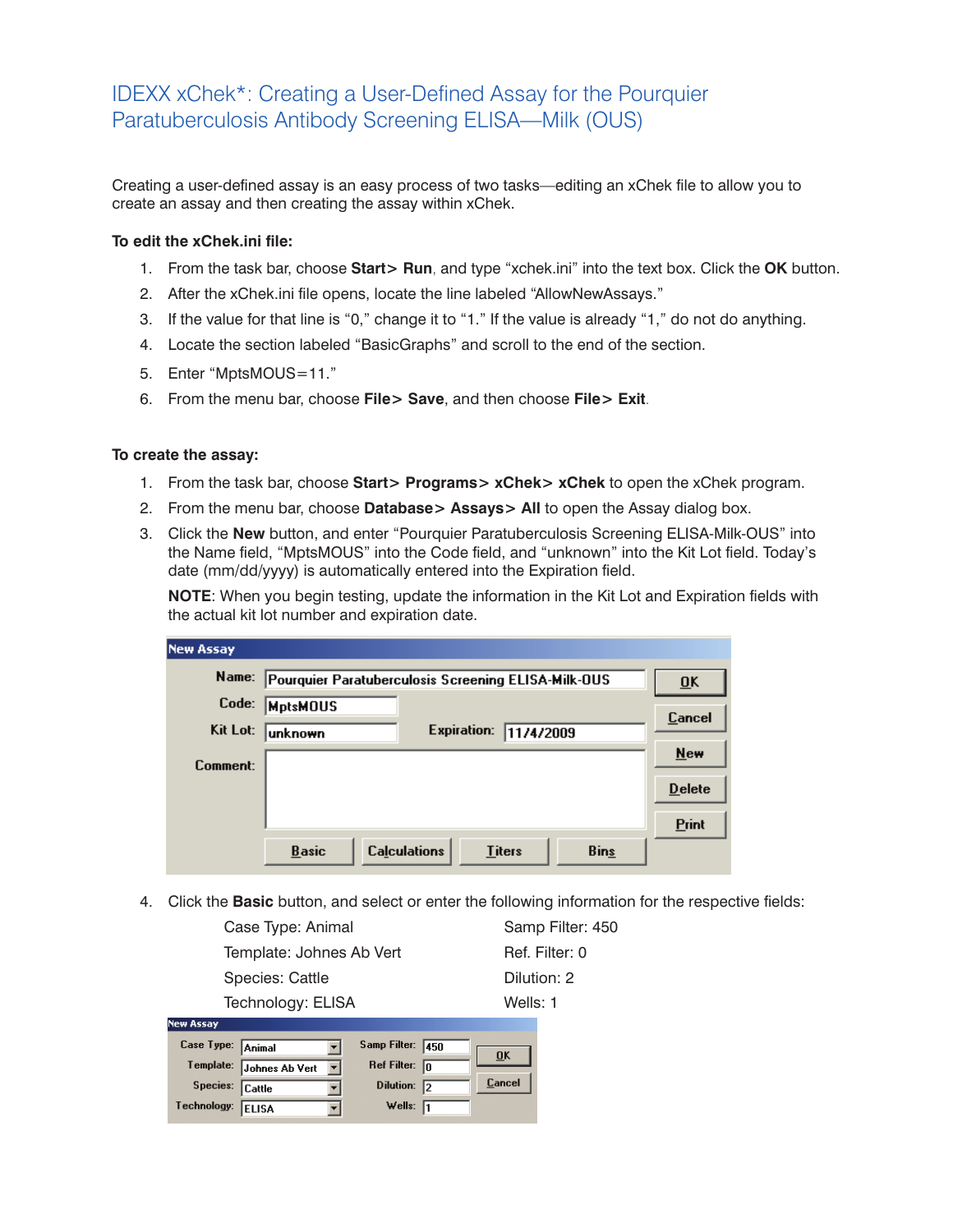**NOTE:** The Pourquier Paratuberculosis assay has a negative and a positive control configuration in the insert that is not supported by the IDEXX xChek software. The assay has been setup in xChek to have a vertical control configuration. Therefore, place negative controls in wells A1 and B1 and positive controls in wells C1 and D1.

- 5. Click **OK** to save the settings.
- 6. Click the **Calculations** button, and select or enter the following information:
	- Formulas:

"S" Part of Ratio: Sample1 - Negative

"P" Part of Ratio: Positive - Negative

"N" Part of Ratio: None

Blocking Factor: None

First Calculation:

| Variable: None     |
|--------------------|
| Positive Cutoff: 0 |
| Suspect Cutoff: 0  |
| Comparison: None   |
|                    |

**NOTE:** xChek does not support the S/P % calculation. Instead, xChek calculates an S/P value. The cutoff values have been updated to match the new calculation, and the interpretation is the same.

Second Calculation:

| New Assay                                             |                     |                               |                           |
|-------------------------------------------------------|---------------------|-------------------------------|---------------------------|
| <b>Formulas</b>                                       |                     |                               |                           |
| "S" Part of Ratio:                                    | Sample1 - Negative  |                               | $\overline{\mathbf{0}}$ K |
| "P" Part of Ratio:                                    | Positive - Negative |                               | Cancel                    |
| "N" Part of Ratio:                                    | <b>None</b>         |                               | Reset                     |
| <b>Blocking Factor:</b>                               | None                |                               |                           |
| <b>Second Calculation</b><br><b>First Calculation</b> |                     |                               |                           |
| Variable:<br>ls /P                                    |                     | Variable:                     | None                      |
| <b>Positive Cutoff:</b><br>10.3                       |                     | <b>Positive Cutoff:</b><br>10 |                           |
| <b>Suspect Cutoff:</b><br>10.2                        |                     | <b>Suspect Cutoff:</b><br>I۵  |                           |
| Comparison:<br>$\rangle =$                            |                     | Comparison:                   | <b>None</b>               |
|                                                       |                     |                               |                           |

7. Click **OK** to save these settings, and then click the **OK** button to save the assay to the database. You can now test for paratuberculosis antibodies using the xChek Assay Management System.

**NOTE:** xChek does not evaluate controls or results for validity when you use a user-defined assay. You must evaluate the results from each assay in accordance with good laboratory practices. To evaluate your assay validity, refer to the "Validation Criteria" section in the insert provided with the test kit.

## **Setting Up Additional Display Variables**

Only OD values are displayed in the reporting options for this user-defined assay. To set up additional display variables, follow the directions below.

- 1. From the xChek menu bar, choose **Reports> Analyze Cases** to open the Filter Criteria for Analyze dialog box.
- 2. Enter the desired search criteria and click **OK**. The Select Cases for Analyze dialog box appears.